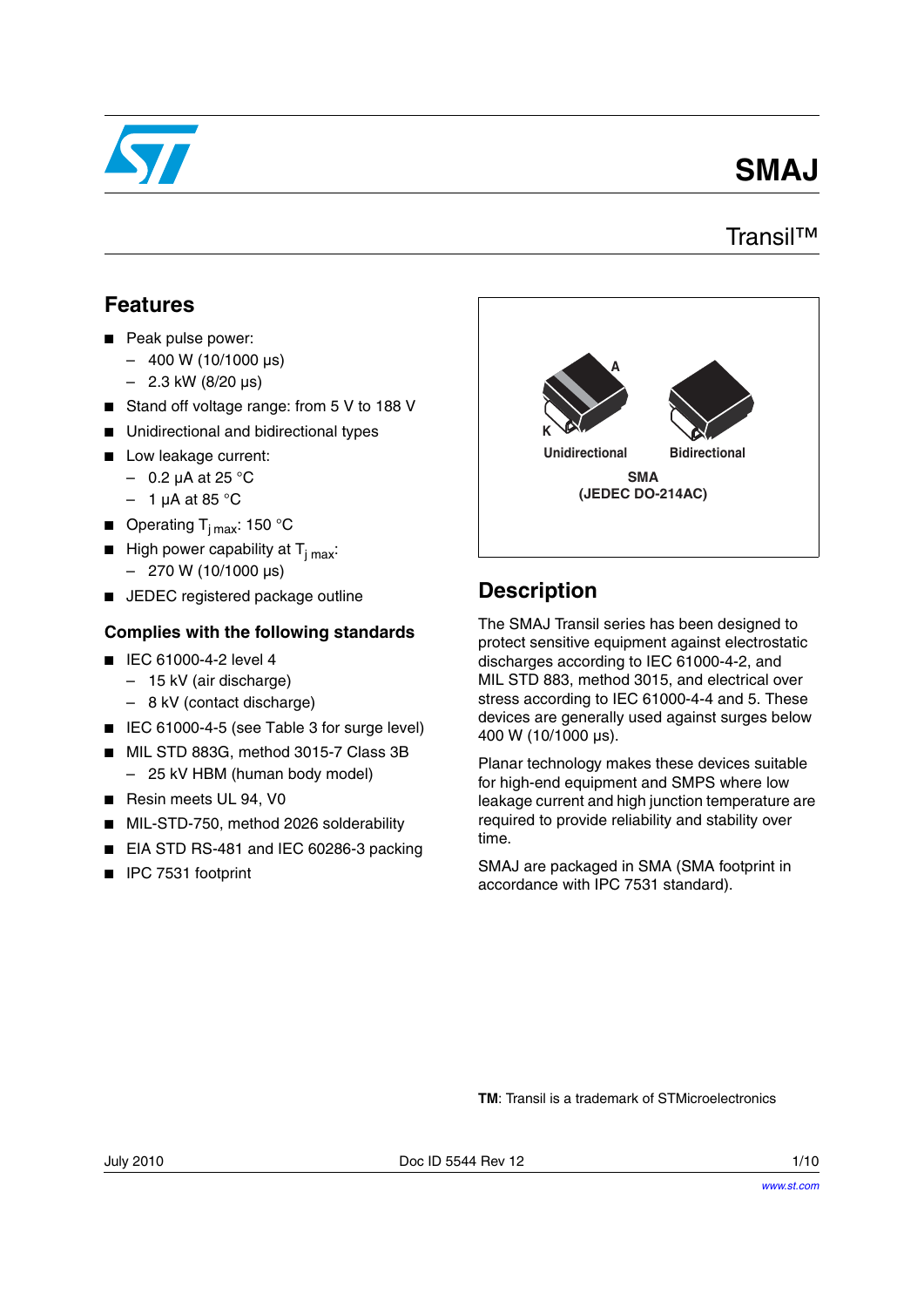### **Table 1. Absolute maximum ratings (Tamb = 25 °C)**

| Symbol           | <b>Parameter</b>                                    | <b>Value</b>              | Unit |   |
|------------------|-----------------------------------------------------|---------------------------|------|---|
| $P_{PP}$         | Peak pulse power dissipation (1)                    | $T_i$ initial = $T_{amb}$ | 400  | w |
| <sup>l</sup> stg | Storage temperature range                           | $-65$ to $+150$           | °C   |   |
|                  | Operating junction temperature range                | $-55$ to $+150$           | °C   |   |
|                  | Maximum lead temperature for soldering during 10 s. | 260                       | °C   |   |

1. For a surge greater than the maximum values, the diode will fail in short-circuit.

#### **Table 2. Thermal resistances**

| <b>Symbol</b> | <b>Parameter</b>                                                 | <b>Value</b> | Unit          |
|---------------|------------------------------------------------------------------|--------------|---------------|
| $R_{th(i-l)}$ | Junction to leads                                                | 30           | $\degree$ C/W |
| $R_{th(i-a)}$ | Junction to ambient on printed circuit on recommended pad layout | 120          | °C/W          |

#### **Figure 1. Electrical characteristics - definitions**



### **Figure 2. Pulse definition for electrical characteristics**



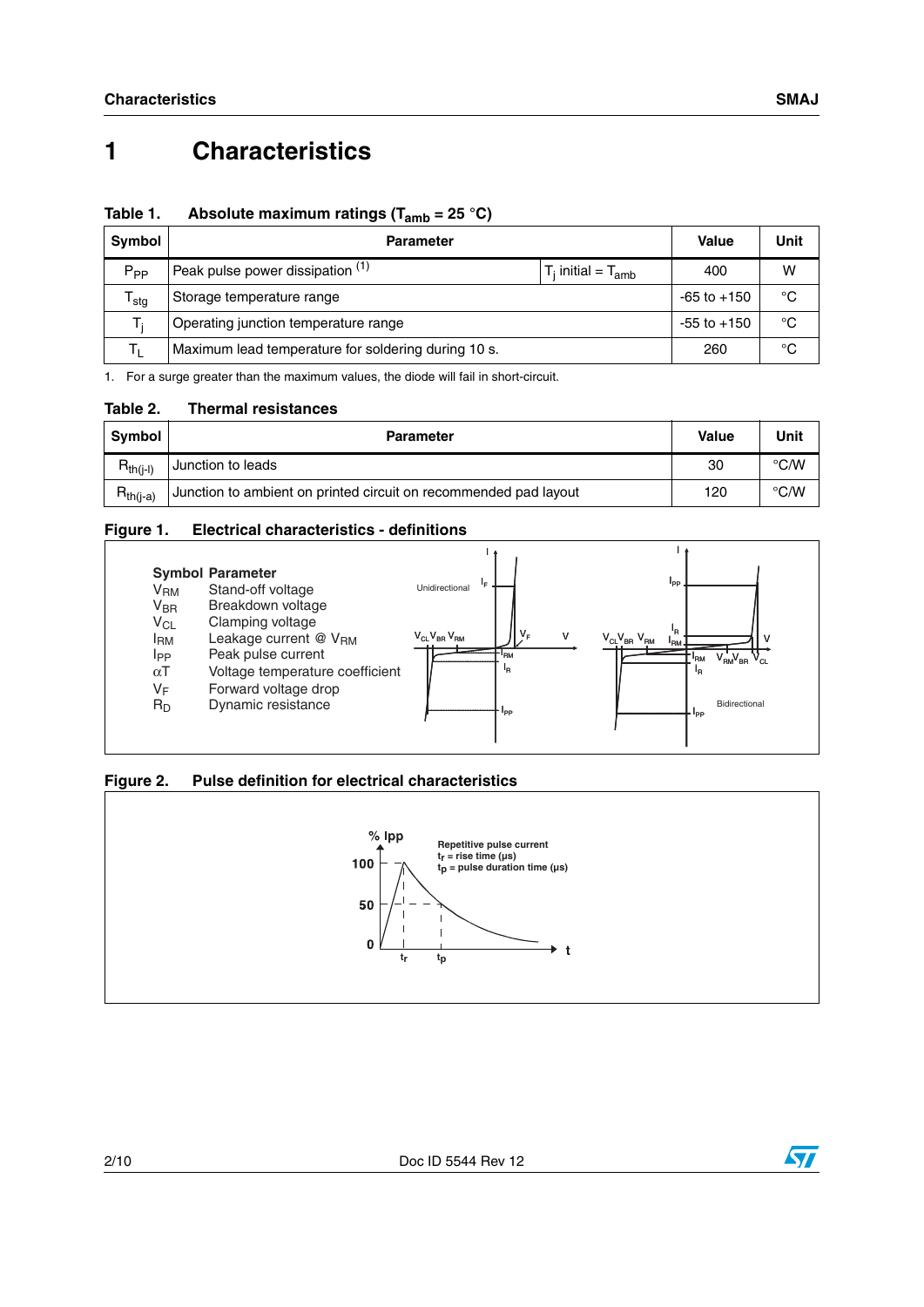|             | $E$ iectrical characteristics - parameter values (Tamb | $I_{\rm RM}$ max@ $V_{\rm RM}$ |     |      | $V_{BR}$ @I <sub>R</sub> $^{(1)}$ |              |      | $V_{CL}$ @ $I_{PP}$<br>10/1000 µs | - 20 U<br>$R_D^{(2)}$<br>10/1000 µs | $8/20$ µs   | $V_{CL}$ @ $I_{PP}$ | $R_D^{(2)}$<br>$8/20$ µs | $\alpha T^{(3)}$  |
|-------------|--------------------------------------------------------|--------------------------------|-----|------|-----------------------------------|--------------|------|-----------------------------------|-------------------------------------|-------------|---------------------|--------------------------|-------------------|
| Order code  |                                                        | 25 °C 85 °C                    |     | min  | typ                               |              | max  |                                   |                                     | max         |                     |                          | max               |
|             |                                                        | μA                             | V   |      | $\mathbf v$                       | mA           | V    | A <sup>(4)</sup>                  | $\Omega$                            | $\mathbf v$ | A <sup>(4)</sup>    | Ω                        | 10-4/ $\degree$ C |
| SMAJ5.0A/CA | 20                                                     | 50                             | 5   | 6.4  | 6.74                              | 10           | 9.2  | 43.5                              | 0.049                               | 13.4        | 174                 | 0.036                    | 5.7               |
| SMAJ6.0A/CA | 20                                                     | 50                             | 6   | 6.7  | 7.05                              | 10           | 10.3 | 38.8                              | 0.075                               | 13.7        | 170                 | 0.037                    | 5.9               |
| SMAJ6.5A/CA | 20                                                     | 50                             | 6.5 | 7.2  | 7.58                              | 10           | 11.2 | 35.7                              | 0.091                               | 14.5        | 160                 | 0.041                    | 6.1               |
| SMAJ8.5A/CA | 20                                                     | 50                             | 8.5 | 9.4  | 9.9                               | $\mathbf{1}$ | 14.4 | 27.7                              | 0.145                               | 19.5        | 124                 | 0.073                    | 7.3               |
| SMAJ10A/CA  | 0.2                                                    | 1                              | 10  | 11.1 | 11.7                              | 1            | 17   | 23.5                              | 0.201                               | 21.7        | 106                 | 0.089                    | 7.8               |
| SMAJ12A/CA  | 0.2                                                    | 1                              | 12  | 13.3 | 14                                | 1            | 19.9 | 20.1                              | 0.259                               | 25.3        | 91                  | 0.116                    | 8.3               |
| SMAJ13A/CA  | 0.2                                                    | 1                              | 13  | 14.4 | 15.2                              | $\mathbf{1}$ | 21.5 | 18.6                              | 0.298                               | 27.2        | 85                  | 0.132                    | 8.4               |
| SMAJ15A/CA  | 0.2                                                    | 1                              | 15  | 16.7 | 17.6                              | 1            | 24.4 | 16.4                              | 0.361                               | 32.5        | 71                  | 0.197                    | 8.8               |
| SMAJ18A/CA  | 0.2                                                    | $\mathbf{1}$                   | 18  | 20   | 21.1                              | $\mathbf{1}$ | 29.2 | 13.7                              | 0.514                               | 39.3        | 59                  | 0.291                    | 9.2               |
| SMAJ20A/CA  | 0.2                                                    | 1                              | 20  | 22.2 | 23.4                              | 1            | 32.4 | 12.3                              | 0.637                               | 42.8        | 54                  | 0.338                    | 9.4               |
| SMAJ22A/CA  | 0.2                                                    | 1                              | 22  | 24.4 | 25.7                              | 1            | 35.5 | 11.2                              | 0.760                               | 48.3        | 48                  | 0.444                    | 9.6               |
| SMAJ24A/CA  | 0.2                                                    | 1                              | 24  | 26.7 | 28.1                              | $\mathbf{1}$ | 38.9 | 10.3                              | 0.912                               | 50          | 46                  | 0.446                    | 9.6               |
| SMAJ26A/CA  | 0.2                                                    | 1                              | 26  | 28.9 | 30.4                              | 1            | 42.1 | 9.5                               | 1.07                                | 53.5        | 43                  | 0.502                    | 9.7               |
| SMAJ28A/CA  | 0.2                                                    | 1                              | 28  | 31.1 | 32.7                              | 1            | 45.4 | 8.8                               | 1.26                                | 59          | 39                  | 0.632                    | 9.8               |
| SMAJ30A/CA  | 0.2                                                    | 1                              | 30  | 33.3 | 35.1                              | 1            | 48.4 | 8.3                               | 1.39                                | 64.3        | 36                  | 0.762                    | 9.9               |
| SMAJ33A/CA  | 0.2                                                    | 1                              | 33  | 36.7 | 38.6                              | 1            | 53.3 | 7.5                               | 1.70                                | 69.7        | 33                  | 0.884                    | 10                |
| SMAJ40A/CA  | 0.2                                                    | 1                              | 40  | 44.4 | 46.7                              | 1            | 64.5 | 6.2                               | 2.49                                | 84          | 27                  | 1.30                     | 10.1              |
| SMAJ43A/CA  | 0.2                                                    | $\mathbf{1}$                   | 43  | 47.8 | 50.3                              | $\mathbf{1}$ | 69.4 | 5.7                               | 2.91                                | 91          | 25                  | 1.53                     | 10.2              |
| SMAJ48A/CA  | 0.2                                                    | 1                              | 48  | 53.3 | 56.1                              | 1            | 77.4 | 5.2                               | 3.56                                | 100         | 23                  | 1.79                     | 10.3              |
| SMAJ58A/CA  | 0.2                                                    | $\mathbf{1}$                   | 58  | 64.4 | 67.8                              | 1            | 93.6 | 4.3                               | 5.21                                | 121         | 19                  | 2.62                     | 10.4              |
| SMAJ70A/CA  | 0.2                                                    | 1                              | 70  | 77.8 | 81.9                              | 1            | 113  | 3.5                               | 7.72                                | 146         | 16                  | 3.75                     | 10.5              |
| SMAJ85A/CA  | 0.2                                                    | 1                              | 85  | 94   | 99                                | 1            | 137  | 2.9                               | 11.4                                | 178         | 13                  | 5.70                     | 10.6              |
| SMAJ100A/CA | 0.2                                                    | 1                              | 100 | 111  | 117                               | $\mathbf{1}$ | 162  | 2.5                               | 15.7                                | 212         | 11                  | 8.10                     | 10.7              |
| SMAJ130A/CA | 0.2                                                    | 1                              | 130 | 144  | 152                               | 1            | 209  | 1.9                               | 26.0                                | 265         | 9                   | 11.7                     | 10.8              |
| SMAJ154A/CA | 0.2                                                    | 1                              | 154 | 171  | 180                               | 1            | 246  | 1.6                               | 35.6                                | 317         | $\overline{7}$      | 18.3                     | 10.8              |
| SMAJ170A/CA | 0.2                                                    | 1                              | 170 | 189  | 199                               | 1            | 275  | 1.4                               | 47.2                                | 353         | 6.5                 | 22.2                     | 10.8              |
| SMAJ188A/CA | 0.2                                                    | $\mathbf{1}$                   | 188 | 209  | 220                               | 1            | 328  | 1.4                               | 69.3                                | 388         | 6                   | 26.2                     | 10.8              |

<span id="page-2-0"></span>**Table 3. Electrical characteristics - parameter values (Tamb = 25 °C)**

1. Pulse test :  $t_p < 50$  ms

2. To calculate maximum clamping voltage at other surge level,use the following formula: V<sub>CLmax</sub> = V<sub>CL</sub> - R<sub>D</sub> x (I<sub>PP</sub> - I<sub>PPappli</sub>)<br>where I<sub>PPappli</sub> is the surge current in the application

3. To calculate V<sub>BR</sub> or V<sub>CL</sub> versus junction temperature, use the following formulas:<br>
V<sub>BR</sub> @ T<sub>J</sub> = V<sub>BR</sub> @ 25°C x (1 + αT x (T<sub>J</sub> – 25)),<br>
V<sub>CL</sub> @ T<sub>J</sub> = V<sub>CL</sub> @ 25°C x (1 + αT x (T<sub>J</sub> – 25))

4. Surge capability given for both directions for unidirectional and bidirectional types.

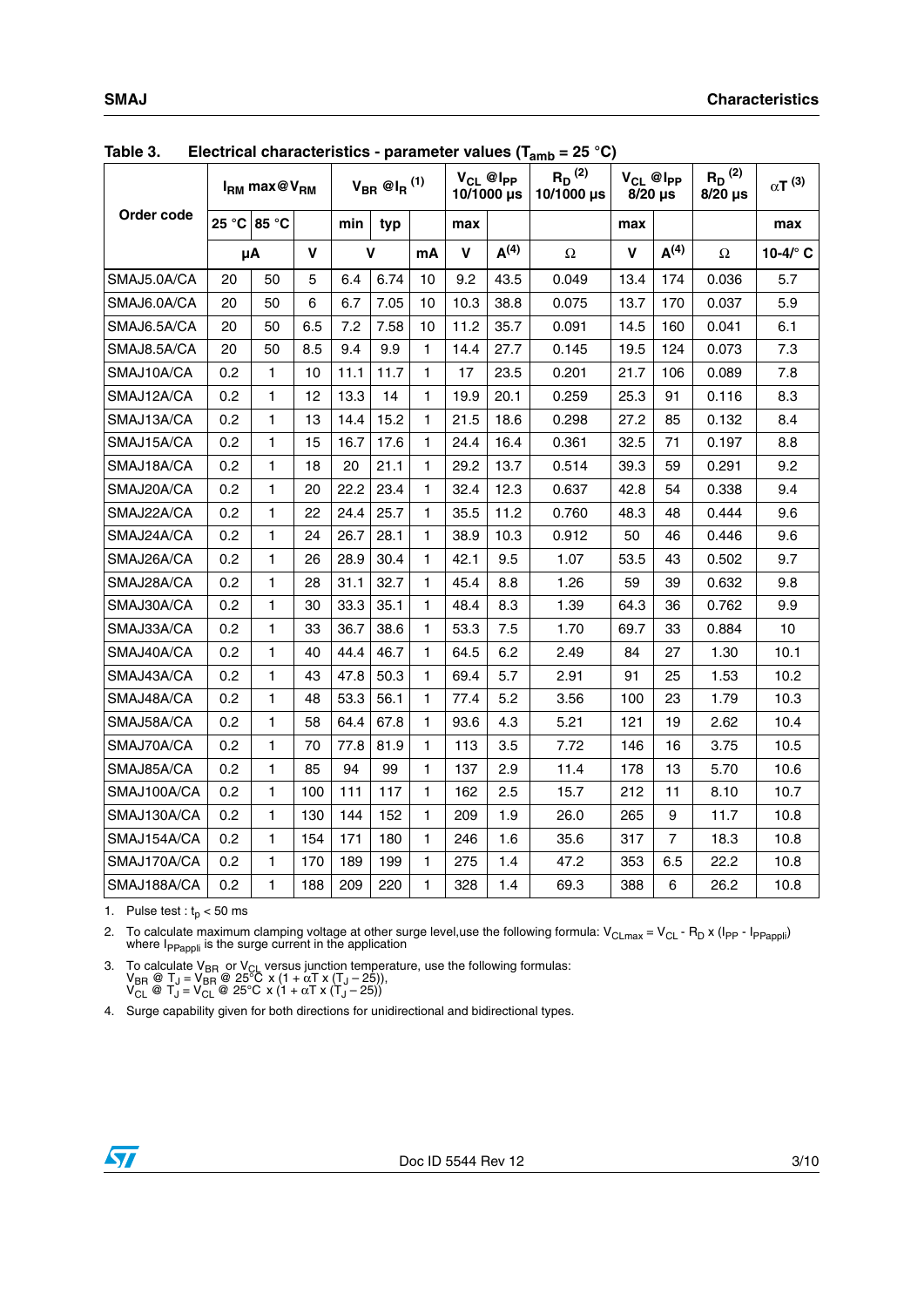



**Figure 5. Clamping voltage versus peak pulse current (exponential waveform, maximum values)**



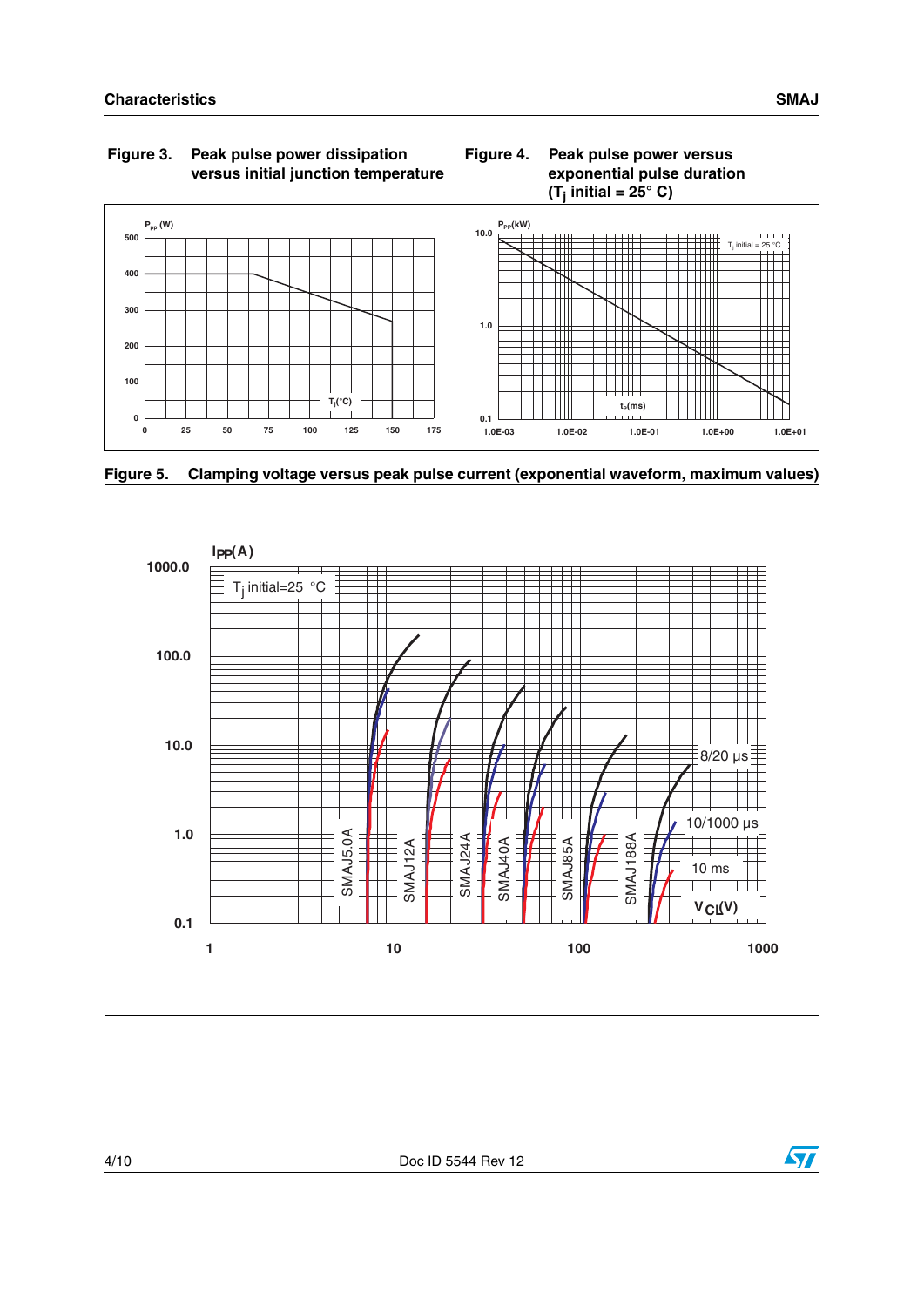#### **Figure 6. Junction capacitance versus reverse applied voltage for unidirectional types (typical values)**







**IFM(A)**

 $=125$  °C

**1.0E-02**

**1.0E-01**

**1.0E+00**

**1.0E+01**

**1.0E+02**

<span id="page-4-0"></span>











**tP(s)**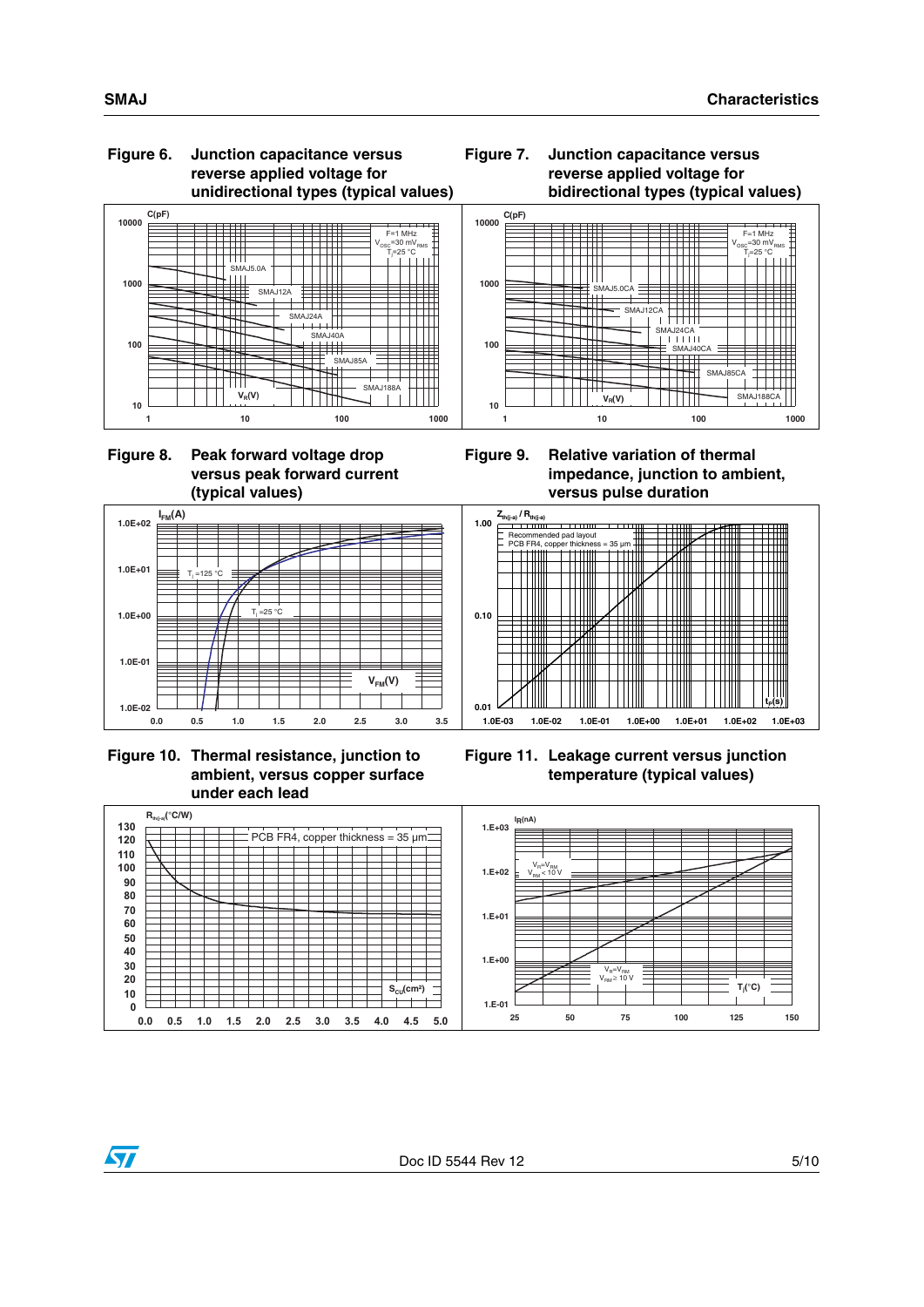## **2 Ordering information scheme**





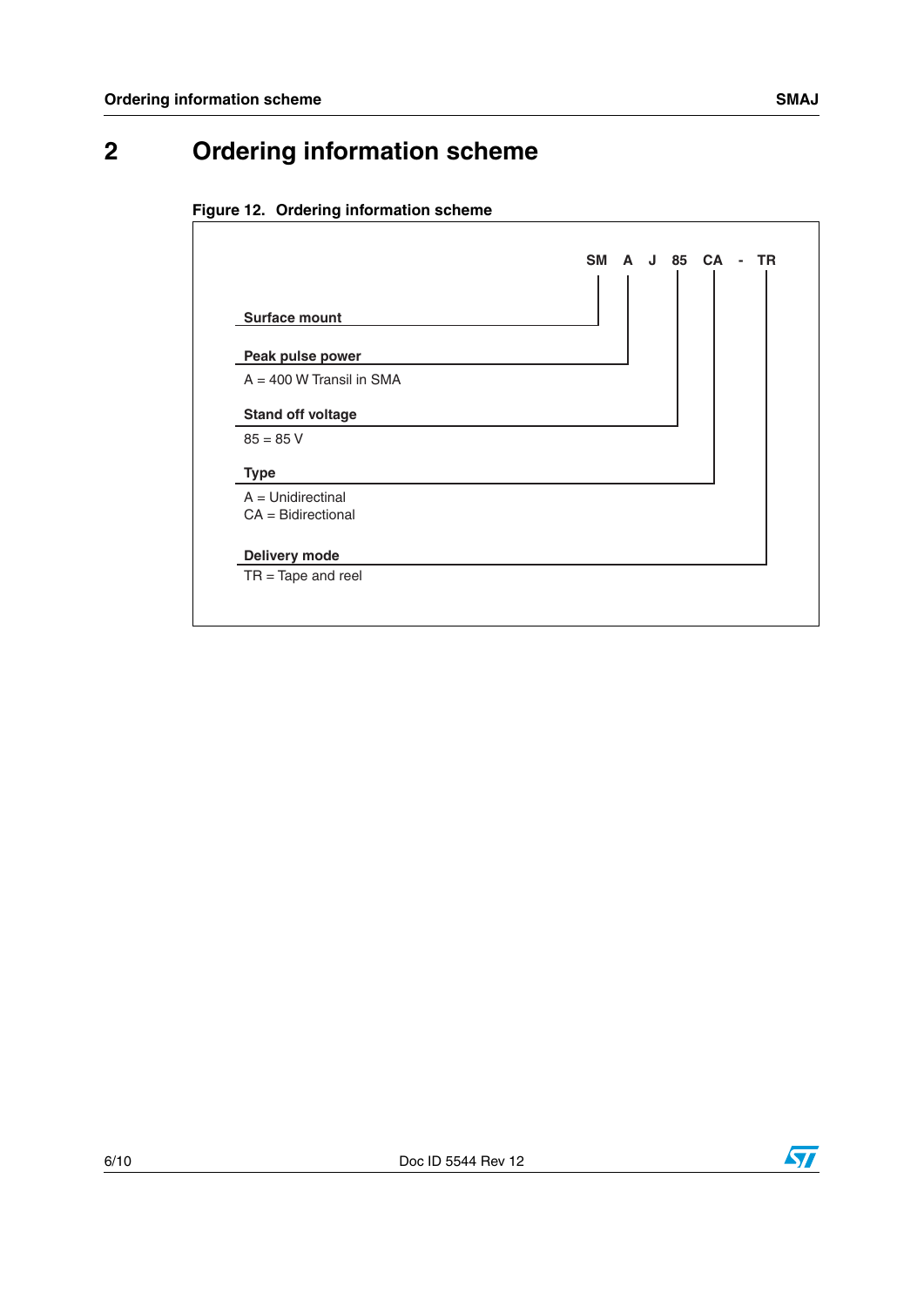### <span id="page-6-0"></span>**3 Package information**

- Case: JEDEC DO-214AC molded plastic over planar junction
- Terminals: solder plated, solderable per MIL-STD-750, Method 2026
- Polarity: for unidirectional types the band indicates cathode.
- Flammability: epoxy is rated UL94V-0
- RoHS package

In order to meet environmental requirements, ST offers these devices in different grades of ECOPACK® packages, depending on their level of environmental compliance. ECOPACK® specifications, grade definitions and product status are available at: *[www.st.com](http://www.st.com)*. ECOPACK® is an ST trademark.

Table 4. **SMA dimensions** 



**Figure 13. Footprint dimensions in mm (inches)** 

**Figure 14. Marking layout(1)**



1. Marking layout can vary according to assembly location.

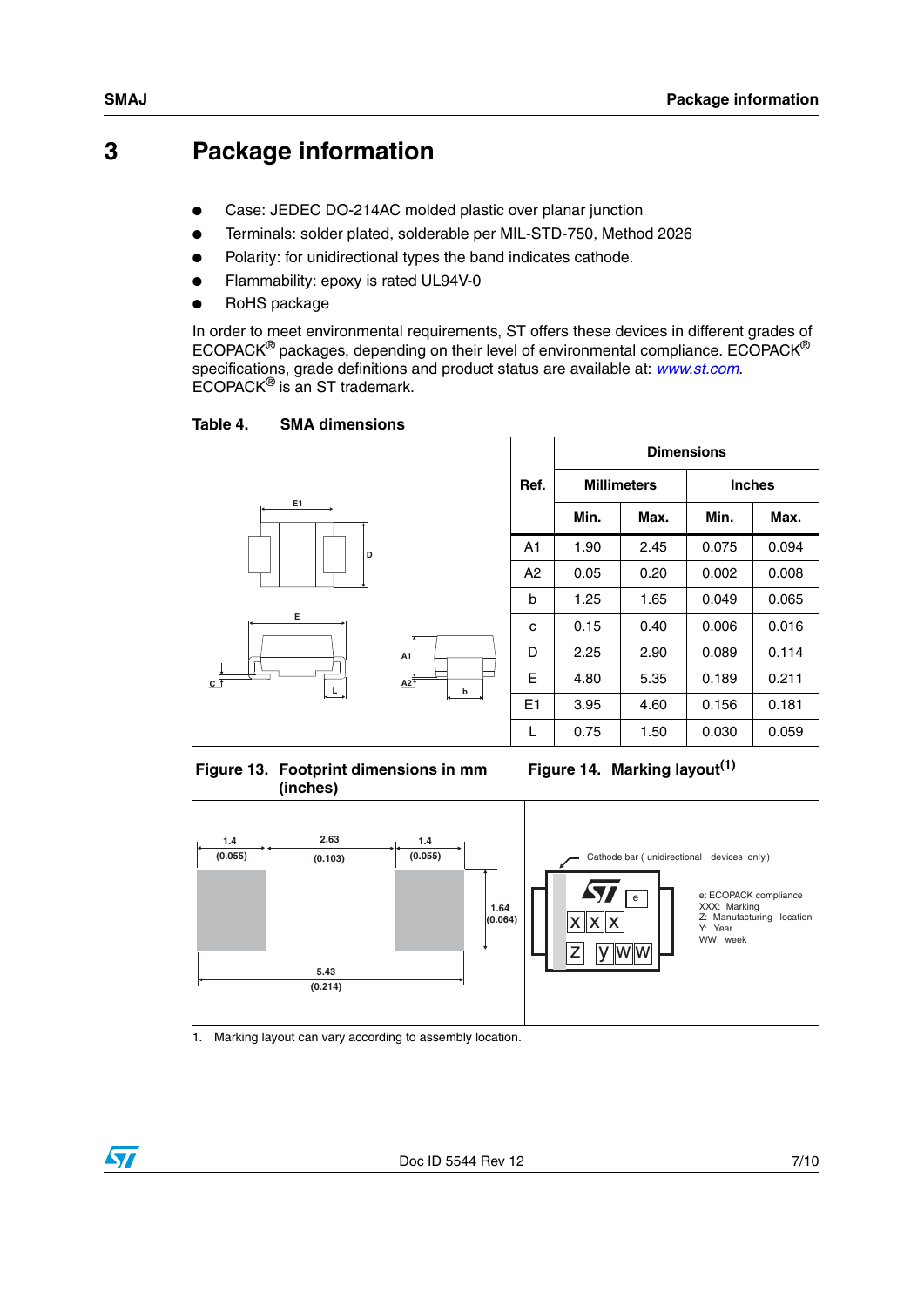| Order code  | <b>Marking</b> | Order code   | <b>Marking</b> |
|-------------|----------------|--------------|----------------|
| SMAJ5.0A-TR | <b>AE</b>      | SMAJ5.0CA-TR | AA             |
| SMAJ6.0A-TR | <b>DUB</b>     | SMAJ6.0CA-TR | <b>DBB</b>     |
| SMAJ6.5A-TR | <b>DUC</b>     | SMAJ6.5CA-TR | <b>DBC</b>     |
| SMAJ8.5A-TR | <b>DUH</b>     | SMAJ8.5CA-TR | <b>DBH</b>     |
| SMAJ10A-TR  | <b>AX</b>      | SMAJ10CA-TR  | <b>AC</b>      |
| SMAJ12A-TR  | <b>DUK</b>     | SMAJ12CA-TR  | <b>DBK</b>     |
| SMAJ13A-TR  | BG             | SMAJ13CA-TR  | <b>BH</b>      |
| SMAJ15A-TR  | <b>BM</b>      | SMAJ15CA-TR  | AJ             |
| SMAJ18A-TR  | <b>DUQ</b>     | SMAJ18CA-TR  | DBQ            |
| SMAJ20A-TR  | <b>DUR</b>     | SMAJ20CA-TR  | <b>DBR</b>     |
| SMAJ22A-TR  | <b>DUS</b>     | SMAJ22CA-TR  | <b>DBS</b>     |
| SMAJ24A-TR  | <b>DUT</b>     | SMAJ24CA-TR  | <b>DBT</b>     |
| SMAJ26A-TR  | <b>DUU</b>     | SMAJ26CA-TR  | <b>DBU</b>     |
| SMAJ28A-TR  | CG             | SMAJ28CA-TR  | <b>CH</b>      |
| SMAJ30A-TR  | CK             | SMAJ30CA-TR  | <b>CL</b>      |
| SMAJ33A-TR  | <b>CM</b>      | SMAJ33CA-TR  | <b>CN</b>      |
| SMAJ40A-TR  | <b>DUZ</b>     | SMAJ40CA-TR  | <b>DBZ</b>     |
| SMAJ43A-TR  | <b>EUA</b>     | SMAJ43CA-TR  | <b>EBA</b>     |
| SMAJ48A-TR  | CX             | SMAJ48CA-TR  | CY             |
| SMAJ58A-TR  | <b>EUF</b>     | SMAJ58CA-TR  | EBF            |
| SMAJ70A-TR  | <b>EUI</b>     | SMAJ70CA-TR  | EBI            |
| SMAJ85A-TR  | <b>EUL</b>     | SMAJ85CA-TR  | <b>EBL</b>     |
| SMAJ100A-TR | <b>EUN</b>     | SMAJ100CA-TR | <b>EBN</b>     |
| SMAJ130A-TR | <b>EUQ</b>     | SMAJ130CA-TR | <b>EBQ</b>     |
| SMAJ154A-TR | <b>EUT</b>     | SMAJ154CA-TR | EBT            |
| SMAJ170A-TR | SR.            | SMAJ170CA-TR | SS             |
| SMAJ188A-TR | <b>EUV</b>     | SMAJ188CA-TR | EBV            |

<span id="page-7-0"></span>Table 5 **Marking** 

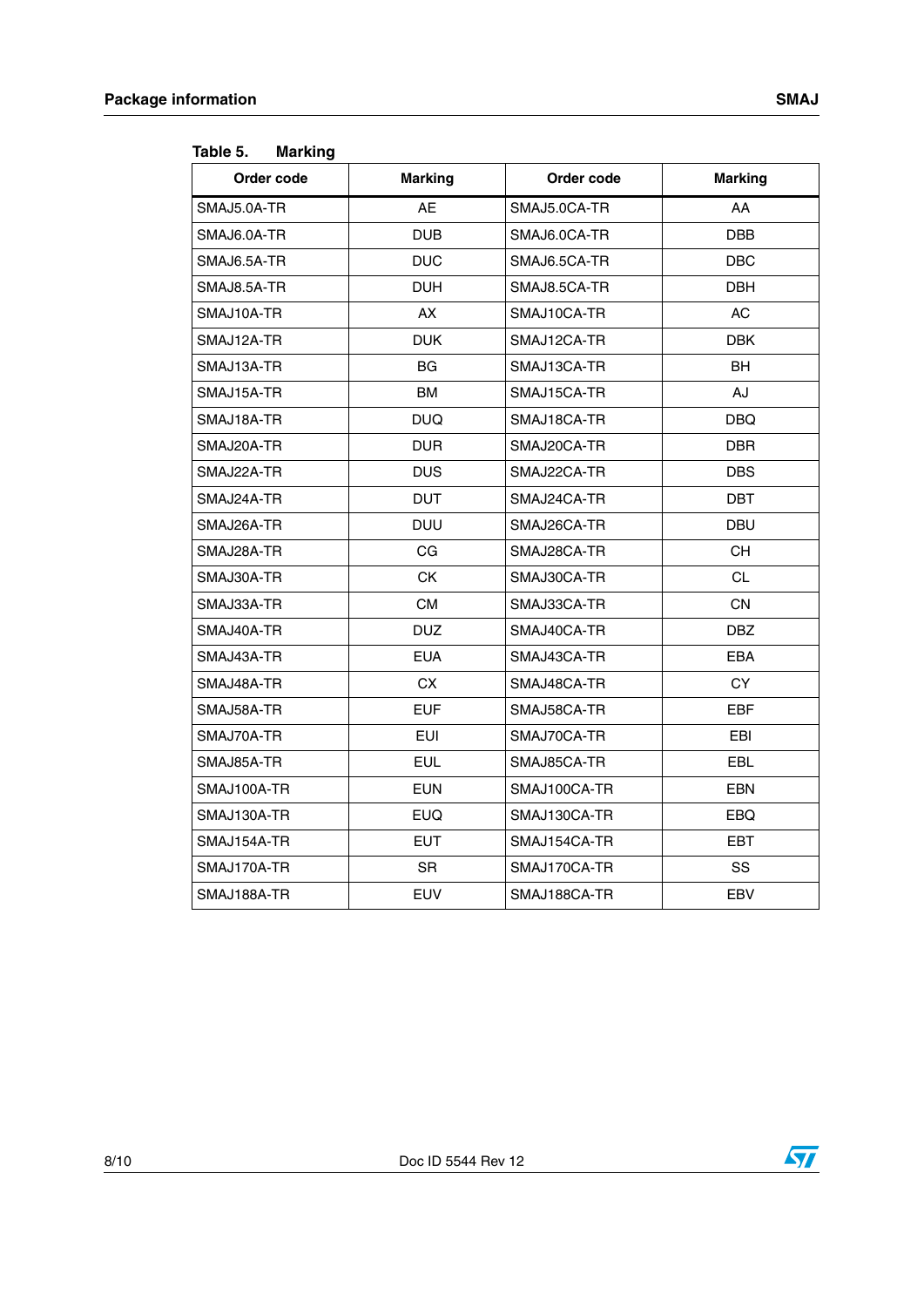## **4 Ordering information**

#### Table 6. **Ordering information**

| Order code        | Marking               | Package    | Weiaht    |      | Base qty   Delivery mode |
|-------------------|-----------------------|------------|-----------|------|--------------------------|
| SMAJxxxA/CA-TR(1) | See Table 5 on page 8 | <b>SMA</b> | $0.071$ a | 5000 | Tape and reel            |

1. Where xxx is nominal value of V<sub>BR</sub> and A or CA indicates unidirectional or bidirectional version. See [Table 3](#page-2-0) for list of available devices and their order codes

## **5 Revision history**

#### Table 7. **Document revision history**

| Date           | <b>Revision</b> | <b>Changes</b>                                                                                     |
|----------------|-----------------|----------------------------------------------------------------------------------------------------|
| September-1998 | 5Β              | Previous update.                                                                                   |
| 02-Aug-2004    | 6               | SMA package dimensions update. Reference A1 max. changed<br>from 2.70mm (0.106) to 2.03mm (0.080). |
| 10-Dec-2004    | 7               | Template layout update. No content change.                                                         |
| 10-Feb-2006    | 8               | Added unidirectional marking on cover page and Figure 14.<br>Changed Figure 13. Foot print.        |
| 14-May-2009    | 9               | Updated ECOPACK statement. Reformatted to current<br>standards.                                    |
| 17-Sep-2009    | 10              | Document updated for low leakage current.                                                          |
| 05-Nov-2009    | 11              | Corrected typographical error in Package information.                                              |
| 09-Jul-2010    | 12              | Changed timescale in <i>Figure 9.</i>                                                              |